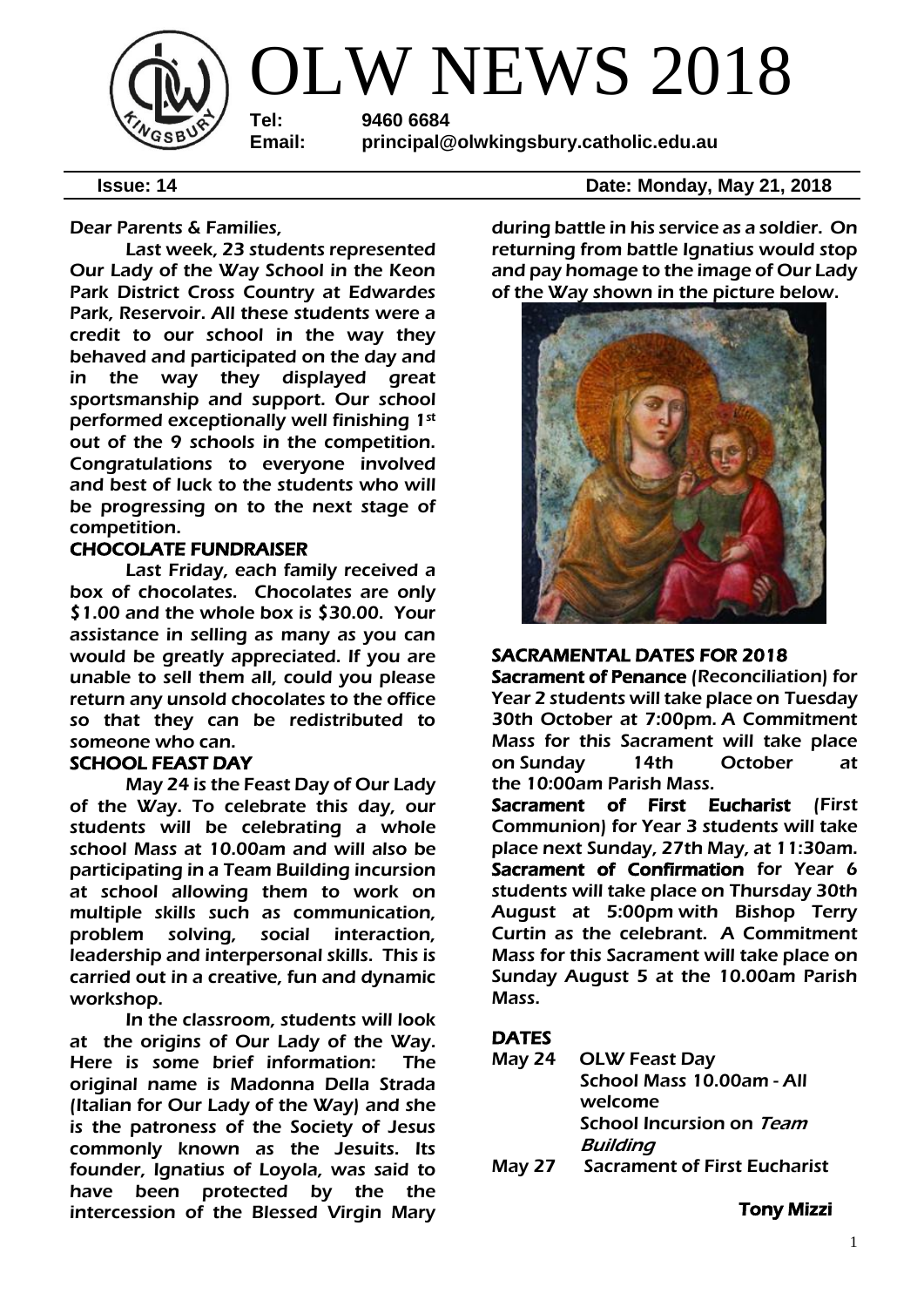

# **District Cross Country Team**



# Medal Winners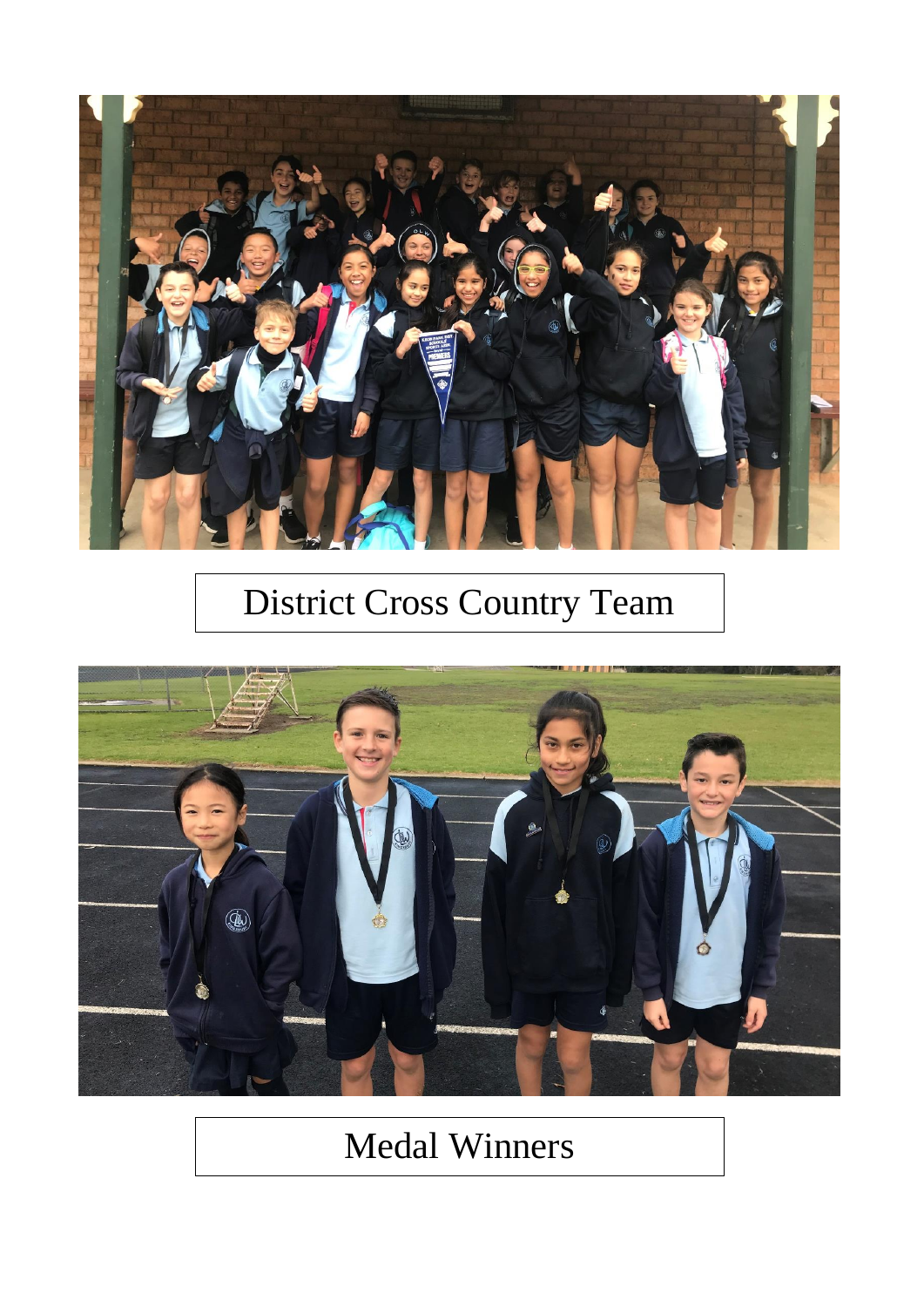# *Parish of Our Lady of the Way Kingsbury*

*Presbytery: 13 Green Ave, Kingsbury, 3083*

*Parish Priest: Fr Terry Bergin Tel: 9462 1221 School Tel: 9460 6684 Email: terrybergin1@bigpond.com*

**Parish Website:** OLW Kingsbury

| <b>Mass Timetable</b>                                               |                              |  |  |  |
|---------------------------------------------------------------------|------------------------------|--|--|--|
| Saturday – Vigil Mass:                                              | $6.00$ PM                    |  |  |  |
| Sunday:                                                             | 8.00AM and 10.00AM           |  |  |  |
| Weekdays:                                                           | 10.00AM                      |  |  |  |
| Sacrament of Reconciliation:                                        | Saturday from 5.15 to 5.45PM |  |  |  |
| Rosary Monday to Saturday:                                          | 9.30AM                       |  |  |  |
| Divine Mercy Chaplet                                                | After Mass Daily             |  |  |  |
| Exposition of the Blessed Sacrament:                                | Friday from 9.00 to 9.30AM   |  |  |  |
| <b>Baptisms and Marriages by appointment: Please ring 9462 1221</b> |                              |  |  |  |

*Entrance Antiphon:* The Spirit of the Lord has filled the whole world and that which contains all things understands what is said, alleluia.

*Communion Antiphon:* They were all filled with the Holy Spirit and spoke of the marvels of God, alleluia.

#### *Readers for Sunday Mass*

| $20th$ May | 6pm J Conway  | 8am P Hearity | 10am M Jones |
|------------|---------------|---------------|--------------|
| $27th$ May | 6pm E Almeida | 8am E McGoon  | 10am A Walsh |

*Extraordinary Ministers of Holy Communion*

| $20th$ May | 6pm E Gleeson | 10am N Buchan  |
|------------|---------------|----------------|
| $27th$ May | 6pm M Nolan   | 10am Sr Carmel |

*OLW Church Cleaning Roster*

26<sup>th</sup> May Professional Cleaners  $9<sup>th</sup>$  Jun B Bowlen M Magnacca P Matthews

#### *OLW Sacristy Linen Laundering Roster*

| $20th$ May | <b>Christine Sant</b> |
|------------|-----------------------|
| $27th$ May | Pia Matthews          |

| $16^{th}$ May: | <b>Church Account</b>     | \$1189.00 |
|----------------|---------------------------|-----------|
|                | <b>Presbytery Account</b> | \$802.00  |

*Sat mass 6pm* Today we remember the recent death of Tony Beers, son of Brian and Margaret.

*Parish lunch:* Coopers, Plenty Rd, Bundoora. Wed 30<sup>th</sup> May. Please place your name on the list if you would like to come along. All are welcome.